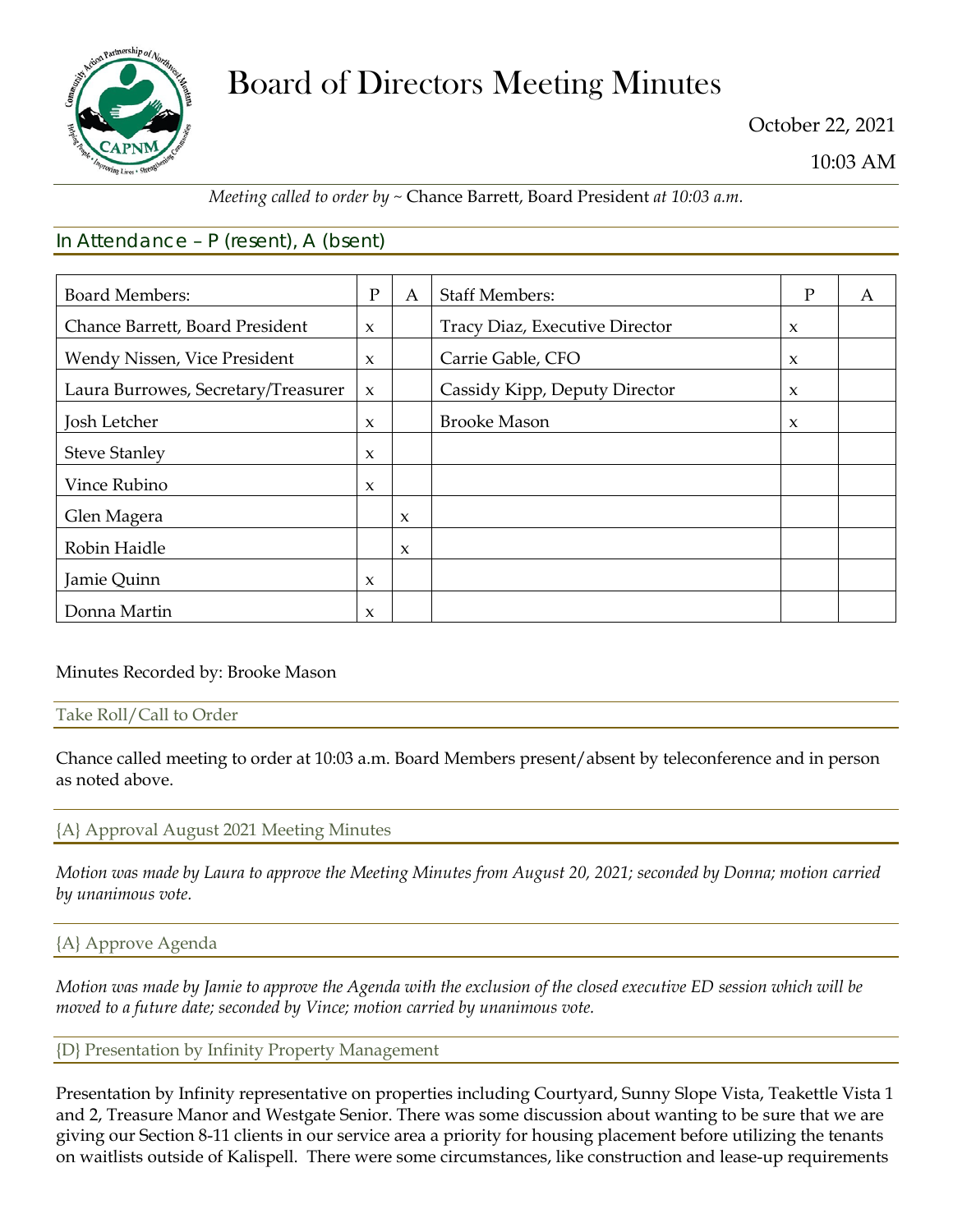for Section 8-11, that resulted in a slight deduction of income and occupancy for some of the properties, however all properties performed well with over 95% occupancy rates. Donna recommends some handicap access improvements for Treasure Manor occupants; Infinity and CAPNM will follow-up on this request to establish need/feasibility. Cassidy proposes a future RFP to explore other property management companies. Tracy suggests doing this at the beginning of next year.

#### {A} Updated Financial Status

Carrie discusses current issues with spending down the HUD funding due to lack of availability of units. Our allocable pool is on budget and Section 8 is showing a profit. We acquired needed capital assets due to increased availability of grant funds.

*Motion was made by Donna to approve updated financial status; seconded by Steve; motion carried by unanimous vote.*

{A} Approval of 990

# Emailed by Carrie.

*Motion to approve 990 as issued was made by Steve; seconded by Wendy; motion carried by unanimous vote.*

# {A} Purchasing Policy

Carrie explains that the major change was an increase in limits, as is allowed by OMB for micropurchases. This document is part of the procurement policy.

*Motion to approve draft purchasing policy was made by Jamie; seconded by Laura; motion carried by unanimous vote.*

#### {A} Additional Truck Purchase

Tracy says we used LIEAP money to acquire three vehicles which was previously approved by the board and state. We also have acquired new trailers. Discussion ensued regarding agency needs and current repair records of vehicles; it was determined that additional vehicles will be needed. Further, it was noted that computer and equipment purchases for Weatherization will need to be completed.

*Motion was made by Steve to purchase remaining eligible items needed for agency including vehicles and equipment; seconded by Donna; motion carried by unanimous vote.*

# {A} Approve Consent Agenda

# Cassidy presents the Consent Agenda.

*Motion was made by Donna to approve the Consent Agenda; seconded by Steve; motion carried by unanimous vote.*

#### {A} Personnel Committee Report 2022

2022 benefit adjustments are discussed by Wendy. Health insurance premiums will be going up next year by 5% with Pacific Source but it is still considered to be the best value so we are sticking with them. Steve suggests paid health insurance for part time employees to encourage staff retention. Wendy recommends to increase the salary scale by one dollar on step 10 and decreasing by .05 cents as you move down the salary scale which will affect staff across the board at varying levels. Tracy indicated that this will be helpful for recruitment of new staff for open positions.

*Motion was made to approve Wendy's proposed recommendations by Steve; seconded by Donna; motion carried by unanimous vote.*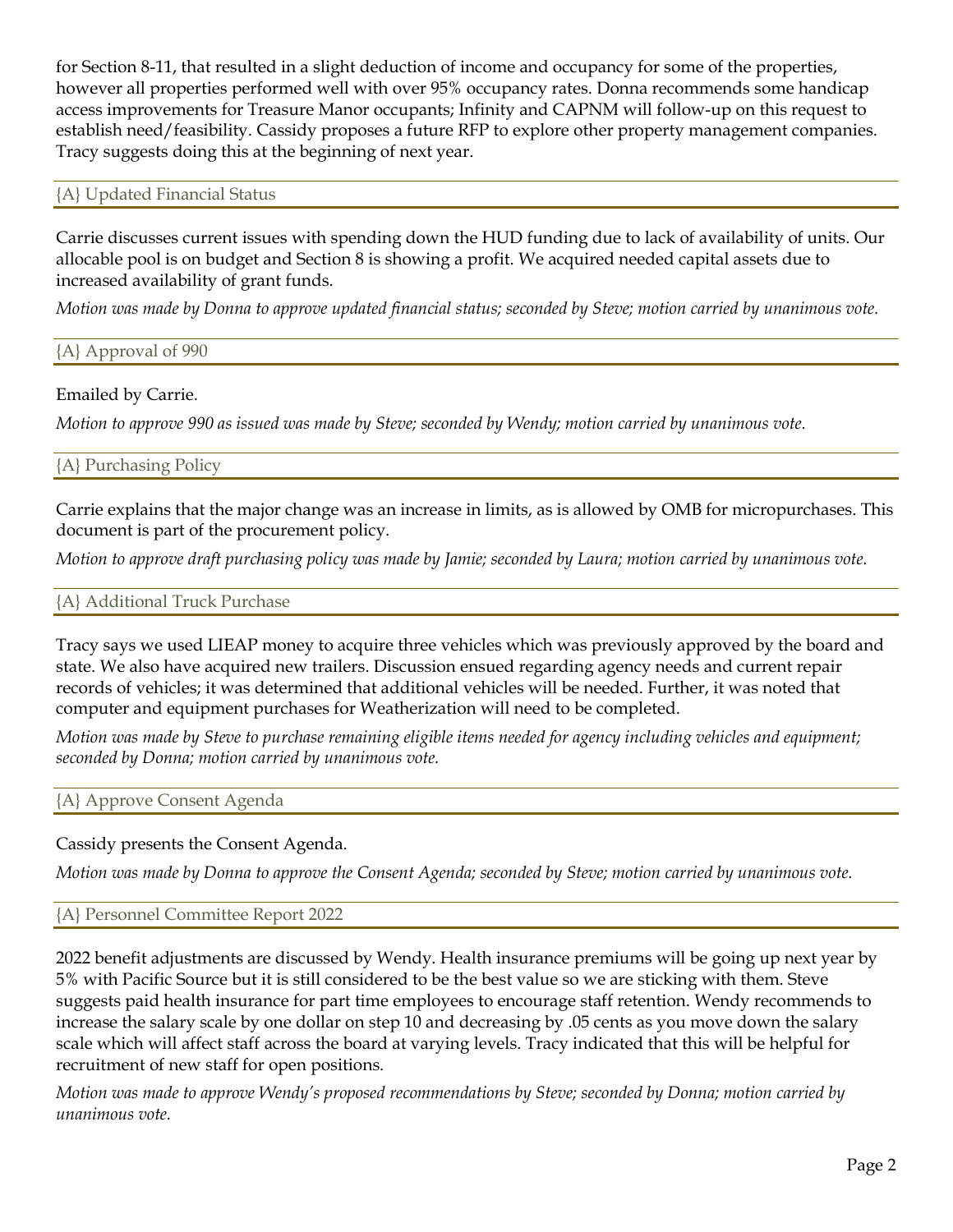Bob is our new IT person and is working part time. We hired a crew worker for the weatherization department. All of the LIEAP team returned for the season. Becky Sago took over the front desk, and Brooke Mason is doing administrative now. We're also trying to move one of our Section 8 navigators to a permanent financial literacy position. Last but not least we are trying to be pro-active about finding a new client advocate for E&T as a staff member is soon to be retiring.

#### {D} Updates on COVID 19 and holiday activities

Tracy announces that our agency is at 45% vaccinated. Due to that the administration has decided to not have a holiday party this year. Instead we will be doing something similar to last year which was a fun Zoom meeting with interactive activities. Additionally a budget will be given for the door decorating contest to level this extremely competitive playing field.

{D} Building Update

Tracy gives a brief update that the upstairs is almost done with J2 set to fine tune some of the loose ends. Currently the downstairs flooring is being done. The only thing left on the building is roof repair; repair and maintenance are not considered to be a permanent improvement to the building so we can use specific grant funding for that. We do want to move forward with an RFP for roof repair and possibly insulation replacement.

There is additional discussion on becoming involved in an American Covenant ten-acre property by Fred's Appliance as part of a five-year plan. Chance will be signing a letter of interest.

*Motion was made to approve roof and insulation repairs by Donna; seconded by Steve; motion carried by unanimous vote.*

#### {D} Libby Update

Cassidy states we were not approved; we did not get tax credits.

{B} Questions on Program Reports

ESG has an extra million in funding and we have 60% of that to spend down so we are considering subcontracting out to some local shelters and the prospect of expanding to include other areas such as a domestic violence center in Eureka and Libby. Tracy notes that the subcontracts have specific database requirements to qualify.

{D} Board Dates and Workshop Schedule

Tracy and Carrie would like to move our board meetings to the last Friday of the month for next year to accommodate for the fiscal department schedule. October 20th and 21st are set for next year for strategic planning. We will do an RFP for that.

{B} Status of Pending Legal Issues

#### Discussed.

{C} ED Time Sheets

Chance reviewed, no questions.